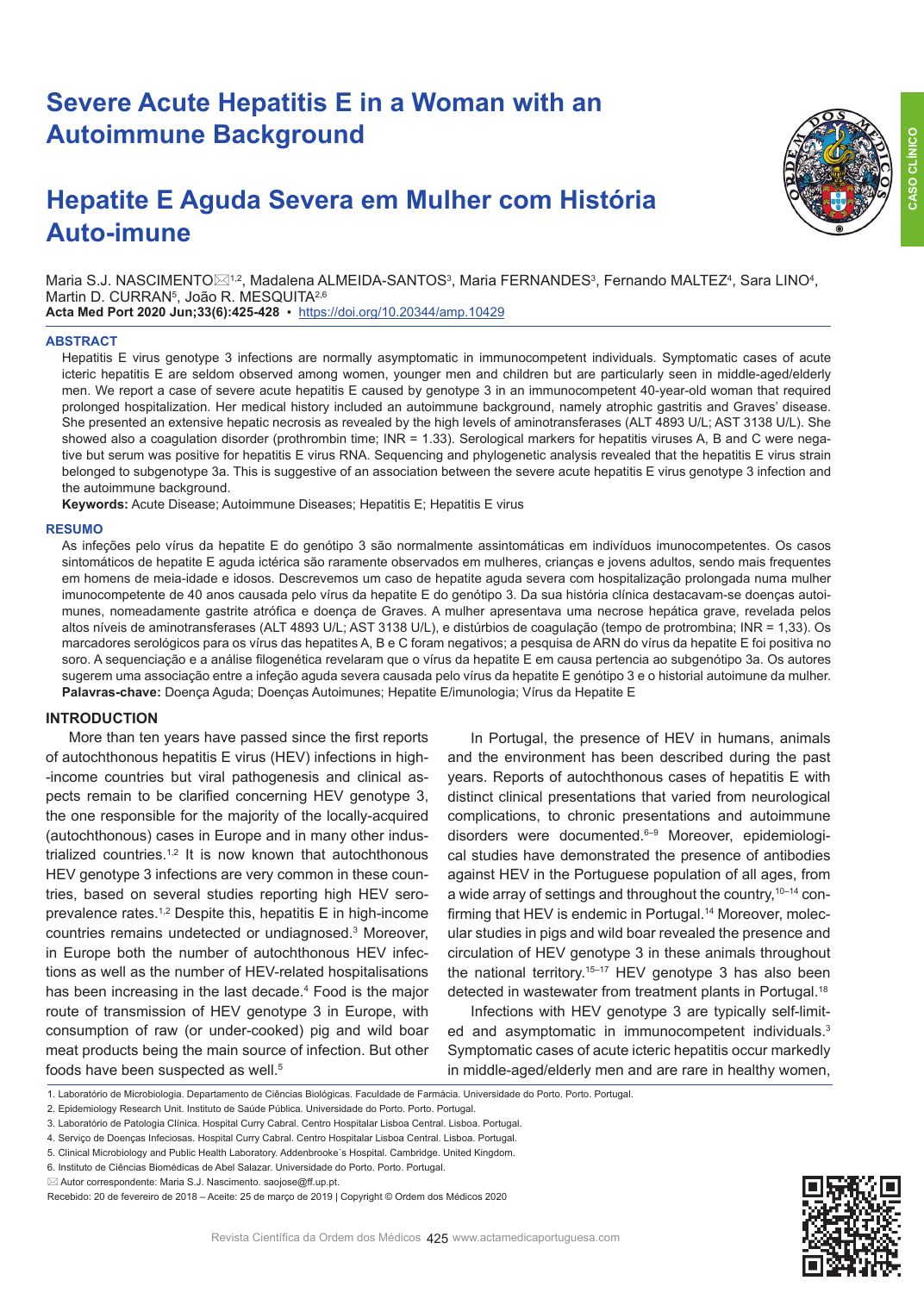younger men and children.<sup>1,19,20</sup> One of the most curious aspects of HEV genotype 3 infection is the association with numerous extra-hepatic manifestations that may develop either in acute or chronic infections. However, the role of genotype 3 in these disorders is yet to be clarified, including the autoimmune extra-hepatic manifestations.<sup>21</sup>

The present study reports a case of severe acute hepatitis E caused by genotype 3 in an immunocompetent 40-year-old woman with a medical history of autoimmune disorders that required hospitalization for 14 days.

# **CASE REPORT**

On the 15<sup>th</sup> December 2015, a 40-year-old woman presented with exuberant jaundice to the Emergency Unit of a Hospital in Lisbon, Portugal. One week before, she had started with nausea, abdominal pain, having dark urine and pale colored stools. She had no history of drug use or sexual risk behavior, occupational risk to HBV or HCV, household contact with a person with hepatitis A, travel to endemic areas of hepatitis A or E. She denied contact with animals and consumption of herbal products, wild mushrooms or recent introduction of pharmaceuticals

(antibiotics, anti-inflammatory drugs and analgesics). Her medical history included autoimmune disorders, namely autoimmune atrophic gastritis and Graves' disease, in remission. Abdominal ultrasonography and radiography showed no changes, and electrocardiography was normal as well. Blood tests revealed a coagulation disorder (prothrombin time:  $INR = 1.33$ ). The normal level of ceruloplasmin excluded Wilson's disease. Antinuclear auto-antibodies (ANA) were only slightly positive (titer 1:160) but all other autoimmune markers were negative. Liver function tests (Table 1) showed a marked elevation of hepatic enzymes with alanine aminotransferase (ALT) values higher than aspartate aminotransferase (AST) (4893 IU/L *versus* 3138 IU/L, respectively) a pattern suggestive of viral hepatitis. Serological markers of acute infection for hepatitis A, B and C viruses, Epstein-Barr virus and cytomegalovirus were all negative. She also tested negative for *Coxiella burnetii and Rickettsia*. Since the patient's history was not suspicious for hepatitis E, antibodies anti-HEV IgM and IgG were not searched for. HEV RNA was only later detected (after discharge) in archived serum collected on admission. Real-time reverse transcription PCR (RT-PCR) with



Figure 1 – Phylogenetic tree based on partial RNA-dependent RNA-polymerase region of open reading frame 1 (330 bp) using neighborjoining method based on the Jukes-Cantor model and 1000 bootstrap resamplings. PoHuG32016HEV represents the sequence characterized in this study and is represented in bold. Scale bar indicates substitutions per nucleotide position. Sequences are defined in tree as Strain|Host|Origin|Subgenotype (accession number).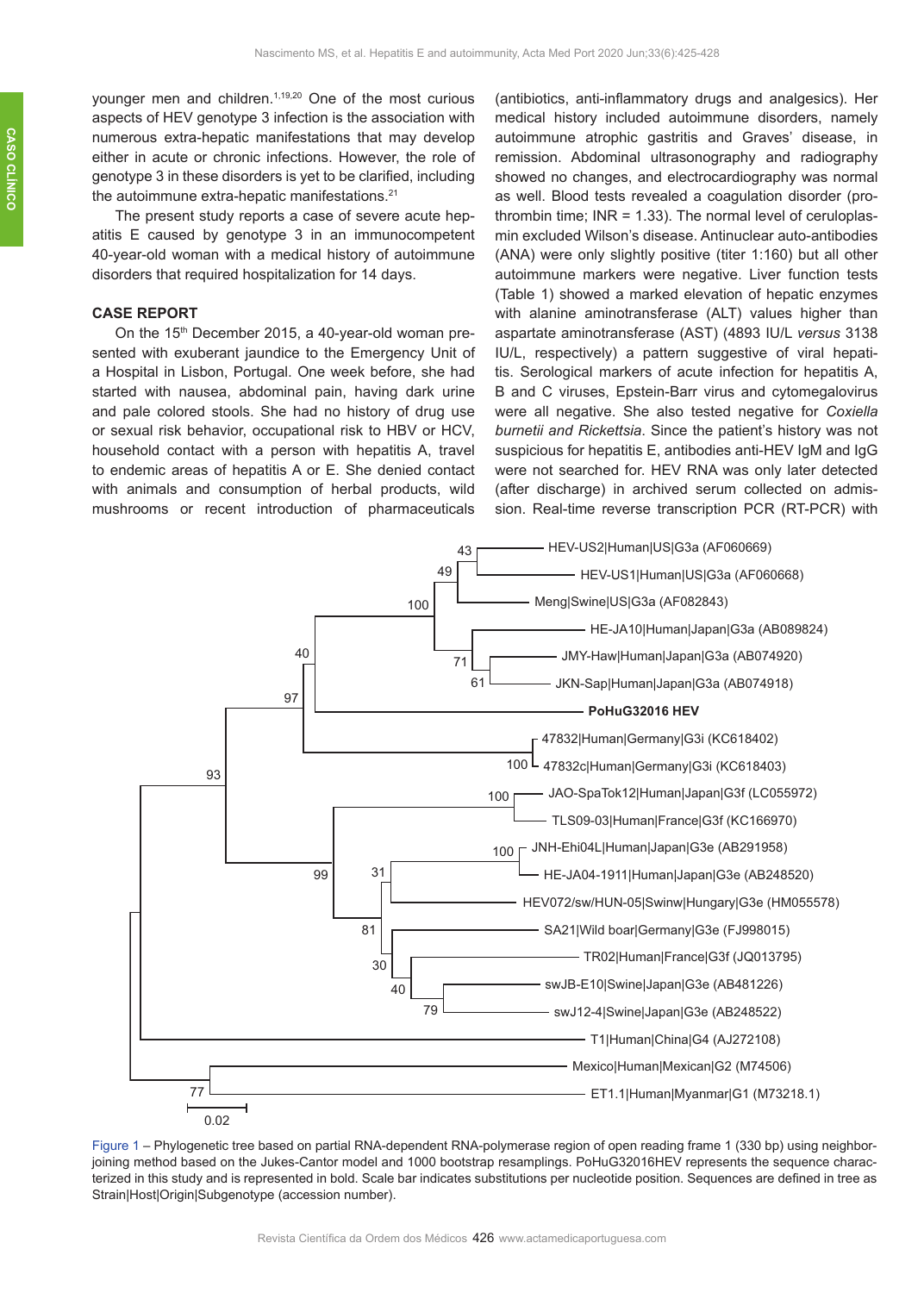primers/probe targeting the open reading frame (ORF) 2 region<sup>22</sup> was used for HEV RNA detection. For the genetic characterization of the HEV strain, a 330 nucleotide partial sequence in ORF 1 region was amplified with nested broadspectrum RT-PCR.<sup>23</sup> The phylogenetic analysis indicated that the sequence retrieved from the woman clustered with HEV genotype 3, subgenotype 3a sequences (Fig. 1).

The clinical evolution of the woman was favorable and she was discharged on the 29<sup>th</sup> December, 14 days after admission. At discharge, prothrombin time was already normal (INR = 0.97) and bilirubin and transaminases were decreasing showing almost normal values on the follow-up analysis of  $25<sup>th</sup>$  January (Table 1).

#### **DISCUSSION**

The present report describes a case of autochthonous severe acute hepatitis E caused by genotype 3 in a 40 year old woman with an autoimmune background. Although acute icteric hepatitis caused by HEV genotype 3 is mainly observed among men aged over 60, this middle-aged woman developed a severe hepatitis with an extensive hepatic necrosis as revealed by the high levels of aminotransferases (> 3000 UI/L) that required 14 days of hospitalization. Cases of acute hepatitis E have been described in women associated with concomitant signs of autoimmunity<sup>9,24</sup> and also with signs of hyperthyroidism (including Grave´s disease), subclinical hyperthyroidism and subacute thyroiditis.<sup>25-28</sup> In the present case, the woman's severe clinical course was only accompanied by a slightly positive ANA titer while the other autoimmune markers were absent, which ruled out an autoimmune hepatitis. Bearing in mind that the medical history of this patient included Graves' disease (although in remission), liver dysfunction (causing severe icteric hepatitis) in a context of hyperthyroidism due to a relapse of Graves disease cannot be excluded. Unfortunately, thyroid hormone levels (T3, T4 and TSH) were not investigated in the patient. It would be interesting to check the levels of thyroid hormones since liver dysfunction has been observed in patients with hyperthyroidism ranging from mild liver test abnormalities to deep jaundice.<sup>29</sup>

It seems very unlikely that HEV genotype 3 had been the

sole responsible for the exuberant clinical manifestations since this genotype is rarely associated with severe disease in healthy women. The pathogenesis of HEV infection is still unclear and involves a complex interplay between the virus and its host, particularly the host immune system.30 So we hypothesize that the patient's autoimmune background could have been a contributing factor for severe hepatitis E. However, since no ANA or other autoimmune markers were screened for upon discharge or during follow-up, a definitive association between the course of hepatitis E and autoimmunity cannot be established. Nonetheless, such an association has been documented in a previous case report from Portugal.<sup>9</sup>

In conclusion, the present clinical case highlights the need to include HEV (along with HAV, HBV and HCV) in the differential diagnosis of patients presenting acute hepatocellular damage in industrialized countries, regardless of travel history, as autochthonous HEV infections have been increasing in high-income countries.

## **PROTECTION OF HUMANS AND ANIMALS**

The authors declare that the procedures were followed according to the regulations established by the Clinical Research and Ethics Committee and to the Helsinki Declaration of the World Medical Association.

### **DATA CONFIDENTIALITY**

The authors declare having followed the protocols in use at their working center regarding patients' data publication.

## **PATIENT CONSENT**

Obtained.

## **CONFLICTS OF INTEREST**

All authors report no conflict of interest.

#### **FUNDING SOURCES**

This research received no specific grant from any funding agency in the public, commercial, or not-for-profit sectors.

| Table 1 - Laboratory parameters on admission and at discharge (14 days of hospitalization) |  |  |
|--------------------------------------------------------------------------------------------|--|--|
|--------------------------------------------------------------------------------------------|--|--|

| . .                              |                               |                               |                           |                         |
|----------------------------------|-------------------------------|-------------------------------|---------------------------|-------------------------|
| <b>Blood test results</b>        | On admission<br>(December 15) | At discharge<br>(December 29) | Follow-up<br>(January 25) | <b>Reference values</b> |
| Haemoglobin (g/dL)               | 14.4                          | 13.4                          | <b>ND</b>                 | $12 - 15.6$             |
| Leukocytes (x10 <sup>9</sup> /L) | 6.6                           | 5.2                           | <b>ND</b>                 | $4.5 - 11.0$            |
| PT (INR)                         | 1.33                          | 0.97                          | <b>ND</b>                 | $\leq 1.1$              |
| AST (U/L)                        | 3138                          | 131                           | 49                        | $5.0 - 34.0$            |
| ALT (U/L)                        | 4893                          | 299                           | 81                        | $0.0 - 55.0$            |
| GGT (U/L)                        | 89                            | 61                            | 51                        | $9.0 - 36.0$            |
| Total BIL (mg/dL)                | 19                            | 15.57                         | 2.33                      | $0.2 - 1.2$             |
| Direct BIL (mg/dL)               | 14                            | 10.15                         | 1.37                      | $0.0 - 0.50$            |
| LDH (IU/L)                       | 832                           | 168                           | <b>ND</b>                 | $125 - 220$             |
| ALP (U/L)                        | 158                           | 118                           | <b>ND</b>                 | $37 - 98$               |

PT: prothrombin time; AST: aspartate aminotransferase; ALT: alanine aminotransferase; GGT: gamma-glutamyl transpeptidase; BIL: bilirubin; LDH: lactate dehydrogenase; ALP: alkaline phosphatase.